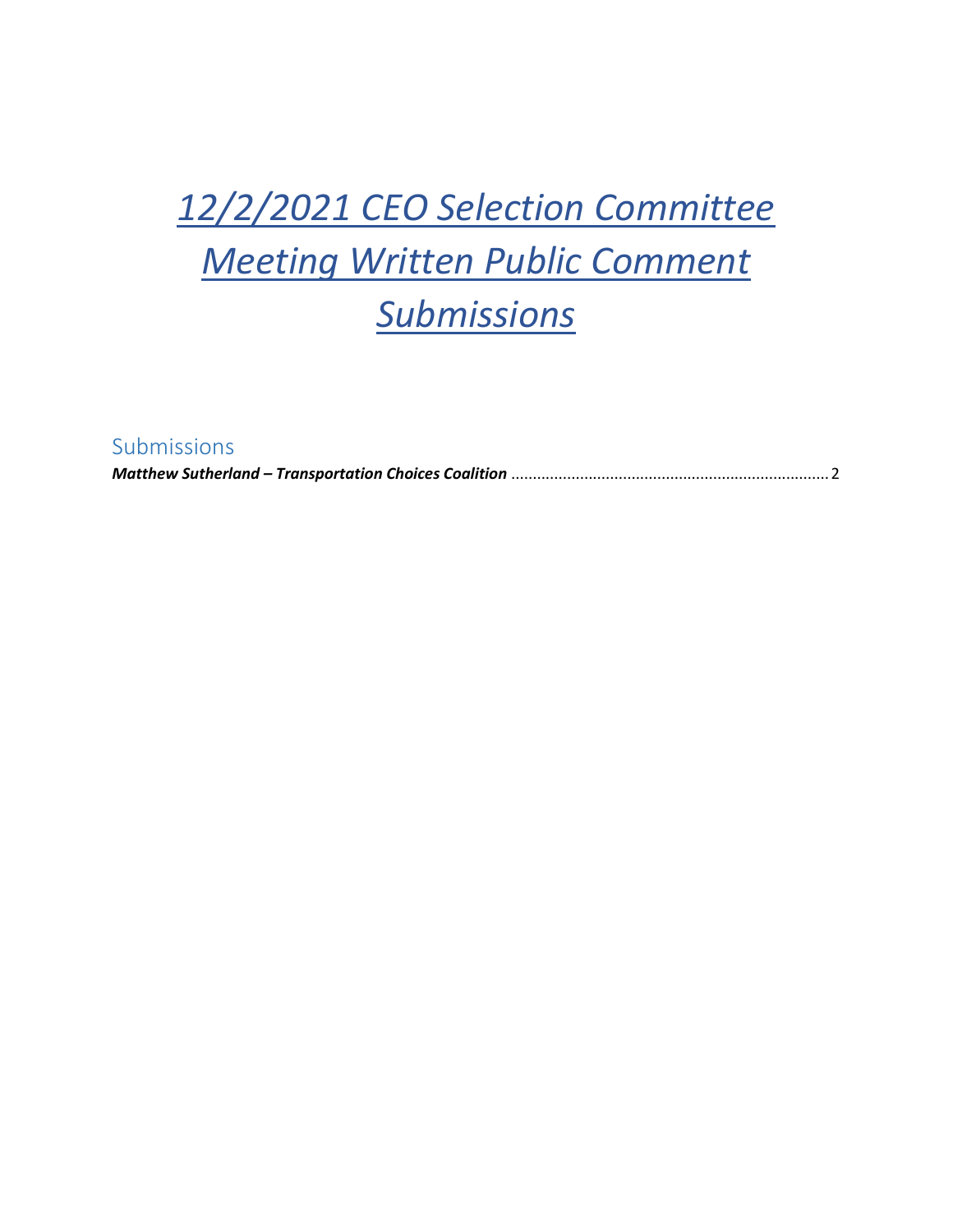## <span id="page-1-0"></span>*Matthew Sutherland – Transportation Choices Coalition*

**The substance of this comment is within a letter which is attached to the end of this document.**

Dear Staff,

Thank you for the opportunity to submit comment for tonight.

Attached is TCC's comments for priorities on the search for a new CEO.

Thank you so much for your time and consideration!

Respectfully,

Matthew J. Sutherland (he/him) Advocacy Director -------------------------------

**Transportation Choices**  1402 3rd Ave #310 Seattle, WA 98101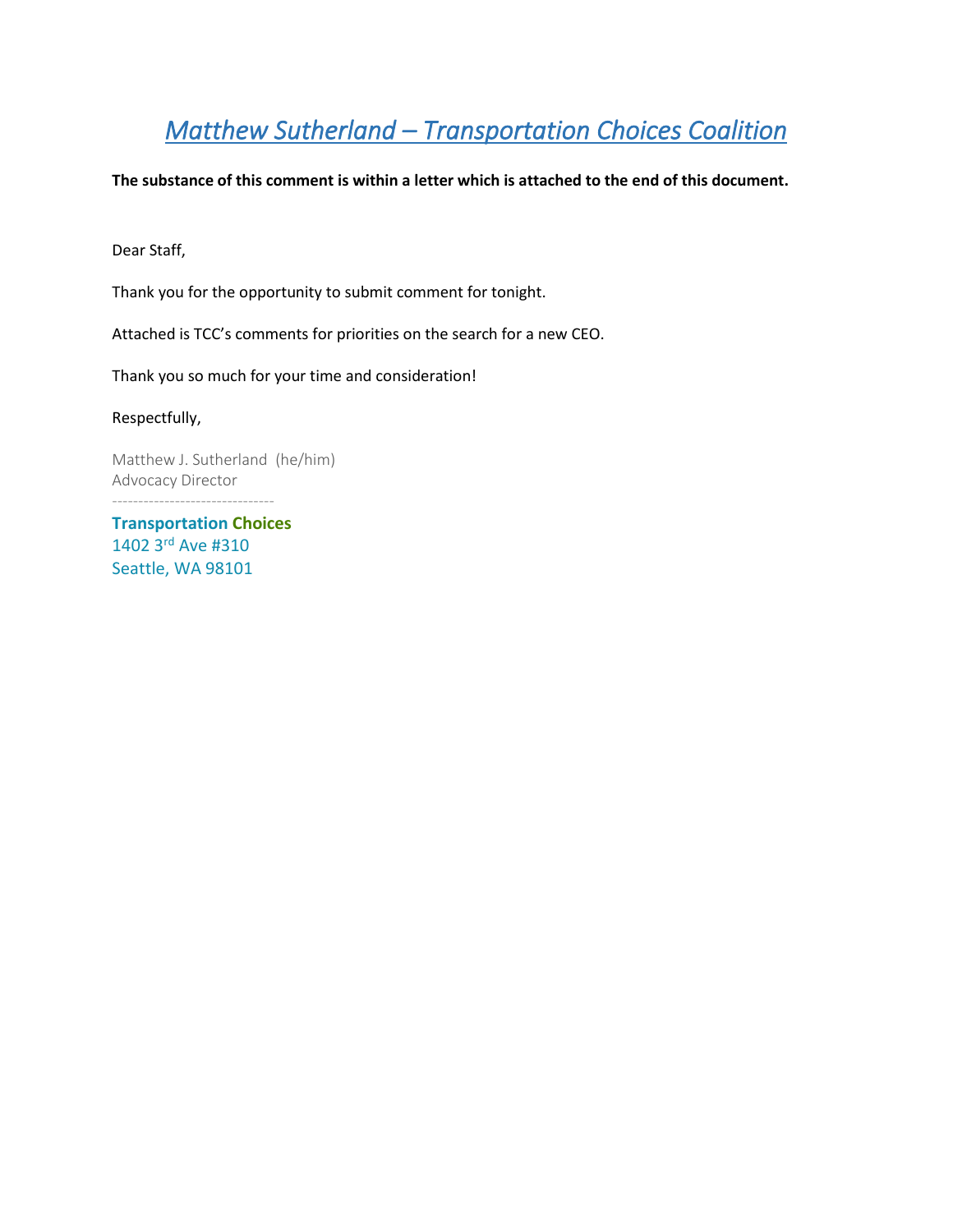## TransportationChoices transit for all

**Date**: December, 2nd 2021 **To**: Sound Transit Board and Leadership **From**: Transportation Choices Coalition **Re**: CEO Search

Dear Sound Transit Board and Leadership,

We want to thank outgoing CEO Peter Rogoff for his many years of service to this region. Under his leadership, SoundTransit has delivered important transit service and adopted policies and projects that have advanced the Puget Sound's transit system through incredibly challenging times.

Leadership transitions are important moments for all organizations, and as partners committed to the success of regional transit service we want to express our priorities for the Sound Transit Board as you seek a new leader. Transportation Choices Coalition and our partners bring key values for hiring a new CEO - delivering voter-approved regional transit service as fast as possible, advancing racial equity, partnering with community, and transformatively planning for the future in all decision making processes.

- **● Search Process.** We hope that the board and the recruiting firm conduct a national search that looks in unconventional places and includes those with lived experiences around transit, and with an emphasis on historically underrepresented communities and backgrounds. Equity staff and The Office of Civil Rights, Equity, and Inclusion should be included in any hiring processes/committees.
- **● Sound Transit should commit to hiring a new CEO with a strong background and experience in racial and social equity.**
	- **○** As Sound Transit continues to grow, any new CEO must be committed to using Race and Social Justice as a decision making lens to ensure Sound Transit is a tool for undoing harm and advancing racial equity throughout the region*.* A new CEO must be dedicated to Sound Transit's adopted equity policies, advancing existing work underway to establish an Anti-Racism Strategy, support the Office of Civil Rights, Equity and Inclusion, maintain and grow employee affinity groups, fully fund racial equity training for all staff and leadership, and champion the use of Racial Equity Toolkits.
	- $\circ$  We seek a CEO committed to expanding engagement with low-income communities, people of color, immigrants and refugees, and people with disabilities earlier in and throughout the planning process.
- **● Sound Transit should commit to hiring a new CEO with a strong background and experience in multimodal access, affordable housing, and equitable TOD.**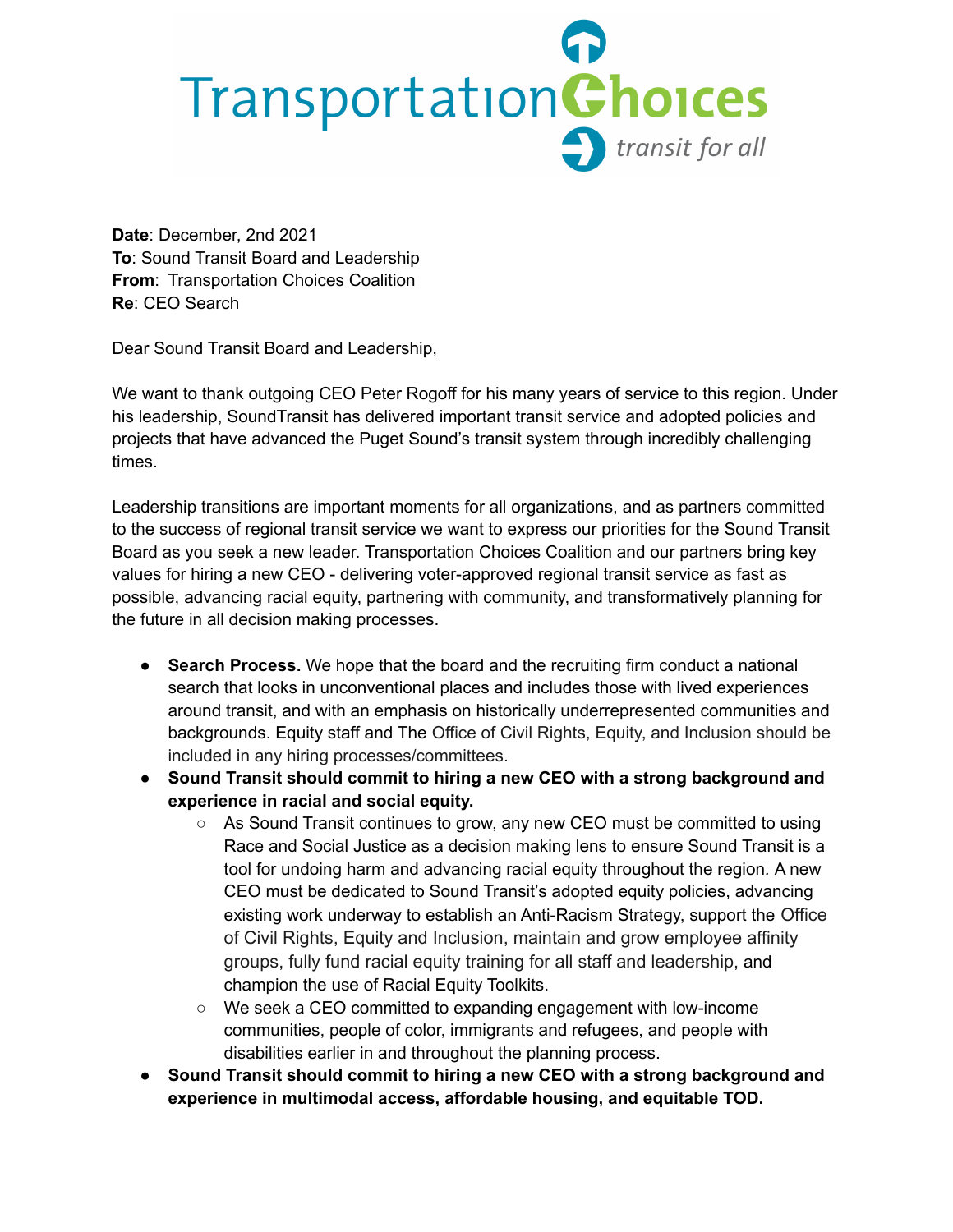## TransportationChoices **b** transit for all *Multimodal Access, Mobility, and Integration.* ADA compliance is the legal

minimum, yet we would like to see access as a priority that strives for excellence. We prioritize a CEO that invests in holistic, accessible access to high capacity transit via biking, walking, and rolling.

- **○** We also want a new CEO who is ready to *Minimize and Fight Displacement.* A background in community development and land use rooted in the nuance of displacement is critical as the Puget Sound continues to grow. Sound Transit is a national leader in investing in affordable housing, and a new CEO should continue to work directly with the community to understand the anticipated impacts from infrastructure investments as well as the appropriate mitigation that retain community and maintain cultural cornerstones and businesses..
- **○** A new CEO should be committed to *Prioritizing Affordable Housing* and building equitable transit-oriented developments as a critical role in preventing displacement and fighting climate change. Investment into Transit Oriented Development and multimodal access to high capacity transit centers should be a priority!
- All riders deserve to be safe when they choose transit, and we need a CEO that can ensure their safety. This includes safe traveling, improving emergency response procedures, safe local mode integration and design (in particular around intersections where trains and cars can meet), safe biking, rolling, and walking access to stations, and all riders should be safe from harassment.
- $\circ$  The new CEO must be able to work well with local organizations who advocate for riders, as well as local government authorities to ensure good inter-jurisdictional coordination. We need a CEO who is willing to prioritize and cultivate those relationships with longevity in mind in
- **Program Realignment.** The new CEO must be ready to engage with the current realignment plan, and be able to adhere to the Joint Proposal's timeline to deliver projects with minimal delay. Equity cannot be sacrificed to cut costs and a new CEO must continue to ensure that projects are delivered to all communities on time. We also are eager to see a CEO that aggressively pursues new revenue opportunities; with additional funding from the Federal Government through the Infrastructure Investment and Jobs Act, there is ample opportunity for a CEO to ensure financial solvency of Sound Transit for the future.
- We need a CEO that is visionary, and can **plan for the future,** including incorporating resilience to climate change and other unanticipated system stresses as a decision-making lens, and considers future land use that serves the needs of communities and connects Washington together. When evaluating decisions or projects, they should *always* make **equity, climate, and safety** top considerations. They should also be proactively thinking about the **rider experience—** building better communications with riders during emergencies, building better procedures to reintroduce service after emergencies, ensuring equipment including elevators and escalators are functioning consistently, and ensuring that riders have a seamless and